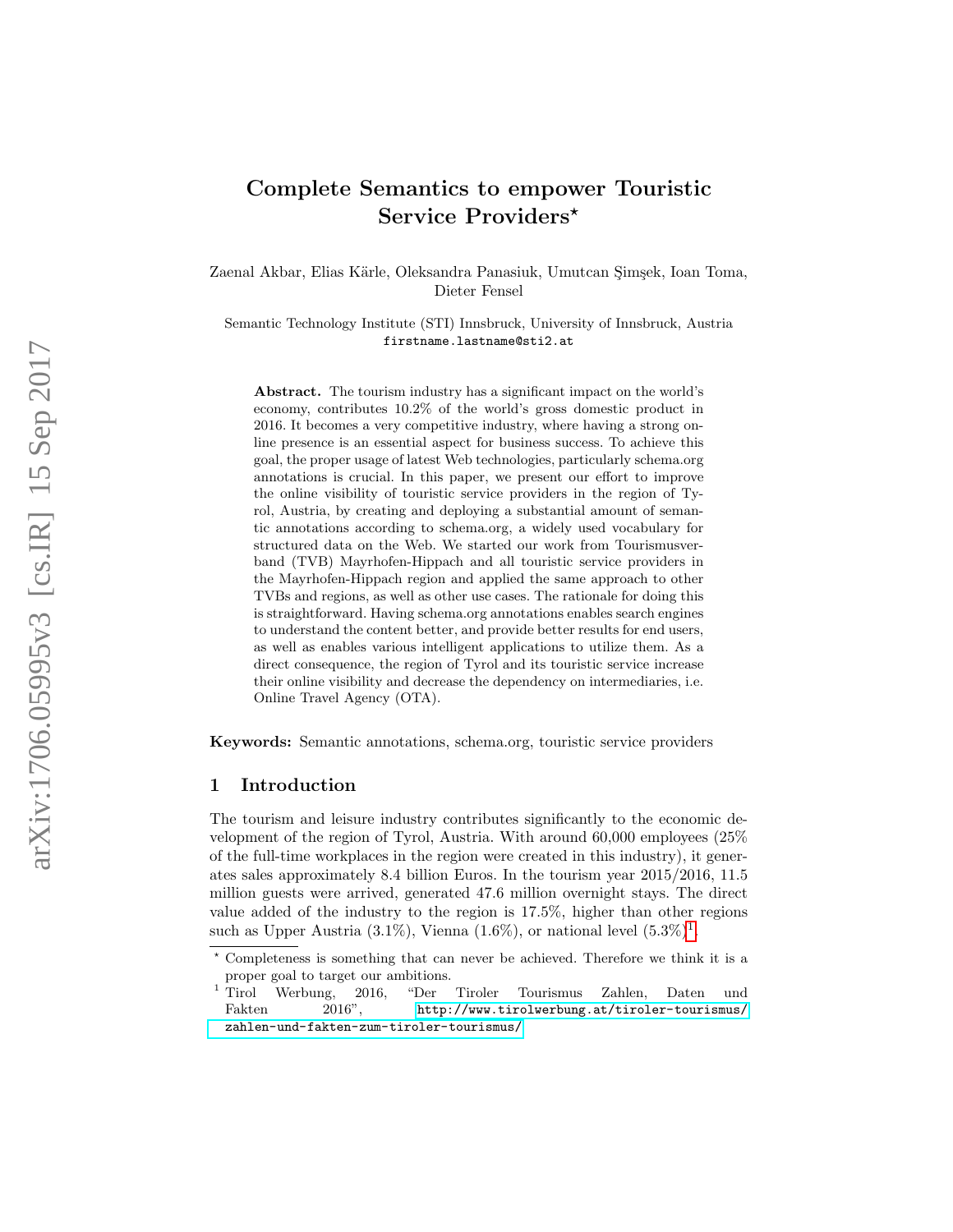The TVB Mayrhofen-Hippach<sup>[2](#page-1-0)</sup> is the tourism board of the Mayrhofen-Hippach region situated in Zillertal, Tyrol, Austria. It is the organization responsible for the marketing of the entire Mayrhofen-Hippach region and its members. As with all touristic service providers, it faces the challenge of achieving the highest visibility possible in search engines, and at the same time, they need to be present in various communication channels which are constantly growing. Website, for example, bridges the tourism organizations and tourists directly and plays roles at different stages of tourists decision making process [\[13\]](#page-17-0). Information quality, responsiveness, visual appearance, personalization are a few example of key factors for influencing website effectiveness. Specifically for the Alps region, the regional tourism boards have been enhanced their websites qualities significantly in various dimensions, not only information quality but also the adoption of new technologies including a few web standards and interactive maps [\[19\]](#page-17-1).

But it is still challenging for the tourism sector, especially in the region of Tyrol, to provide useful content that could help potential guests to make a reservation decision directly as well as to be accessible by machine, i.e. semantically annotated [\[14\]](#page-17-2). In Austria national scope, most of the touristic service providers have not or minimally use the semantic annotations technology [\[20\]](#page-17-3). And most of the existing annotations of touristic service providers, especially hotels, were performed incorrectly [\[15\]](#page-17-4). This situation is critical for the industry because the use of semantic annotation such as schema.org<sup>[3](#page-1-1)</sup> could increase a typical hotel website visibility by 20% [\[10\]](#page-17-5). More than just for increasing online visibility on search engines, a semantically annotated content of touristic service providers within a region could contribute to the tourism information system of the region. For example, enabling data query from distributed sources, topical or locationbased data integration, matching of service providers and requesters, as well as transactional web services for tourists [\[18\]](#page-17-6). And we believe that the seamless interoperability among organizations which is still an issue in the tourism industry [\[21\]](#page-17-7) can be solved by semantic web technologies including semantic annotations.

A substantial amount of semantically annotated content (possibly as complete as possible from every touristic service providers and touristic related information sources) could support every intelligent, machine processing decision making for the industry. Search engines such as Google consume annotated content and present it in a more interesting way visually such as stars for ratings instead of text, a structured layout for events, carousels for recipes<sup>[4](#page-1-2)</sup>. With those richer search results, content annotation approach outperforms the conventional search engine optimization techniques. Annotated content also could help organizations to semi-automatically disseminate content to multiple online communication channels [\[2\]](#page-16-0), reducing human efforts to manually collecting, curating content from different sources before distributing them to multiple channels. Most recently, semantically annotated content will be consumed by intelligent

<span id="page-1-0"></span> $^2$  <http://www.mayrhofen.at>

<span id="page-1-1"></span> $^3$  <http://schema.org>

<span id="page-1-2"></span> $^4$  <code><https://developers.google.com/search/docs/guides/search-features></code>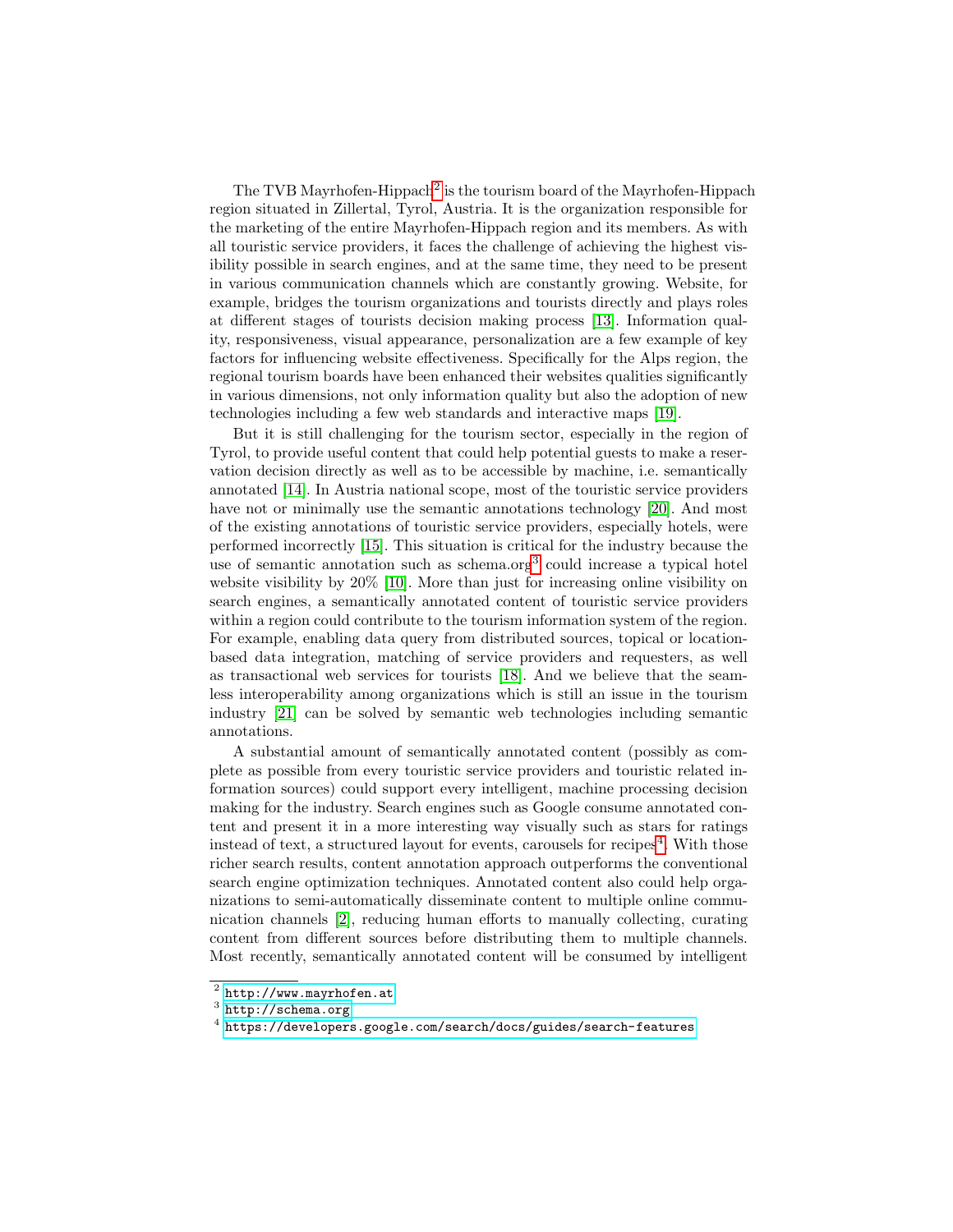applications such as chatbot and personal digital assistant to automatically provide users with precise and personalized information.

This paper describes our systematic approach on annotating tourism information available on the region of Tyrol, Austria, started with the TVB Mayrhofen-Hippach website using semantic annotations, more precisely schema.org. The main goal of our cooperation, therefore, is to improve the online visibility of the region by enriching their content with machine processable data. Comparing to our similar efforts before, where we have been annotating various individual service providers such as hotel [\[10\]](#page-17-5), this is by far the biggest effort regarding covered information sources, the number of produced annotation, types of annotations as well as how often an update need to be performed. More precisely the contributions of this paper are as follows: (1) an approach to automatically generate semantic annotations of dynamic data based on data APIs, as well as manually generate semantic annotations for the static data<sup>[5](#page-2-0)</sup>  $(2)$  a method to link the semantic annotations with the content and (3) a regularly updated schema.org annotations  $6$  generated using a mixed approach i.e. automatically as well as manually. The rest of this paper is organized as follows. Section [2](#page-2-2) describes related approaches that aim to address the creation of semantic annotations at large scale. Section [3](#page-4-0) describes our methodology for identifying information that needs to be annotated and what types of annotations will be provided. Section [4](#page-7-0) shows our implementation on annotating the tourist board Mayrhofen-Hippach website with schema.org, including its current results. Section [6](#page-13-0) outlines our ongoing work on intelligently utilizing the obtained annotations, and finally, Section [7](#page-15-0) concludes our paper and describes our future work.

# <span id="page-2-2"></span>2 Motivation and Related Work

The development in the mobile computing and artificial intelligence is leading the way to the development of a new layer on top of the web, so-called "headless web"<sup>[7](#page-2-3)</sup>, where the presentation of the web pages loses significance and publishing semantically described structured data becomes more important than ever. Among many vocabularies for embedding semantic data into the webpages, schema.org comes to the fore as a de-facto standard. Schema.org offers set of vocabularies that facilitate the publication of structured data on the web and it has been evolved rapidly since its introduction in 2011. The success of schema.org can be measured by its adoption rate. The results of the Web Data Commons crawl in October 2016 shows that the web pages with triples are 39% of the overall crawled web pages which is  $8\%$  $8\%$  higher than the previous year<sup>8</sup>. The increased

<span id="page-2-0"></span><sup>5</sup> Dynamic data change rather frequently e.g. hotel offers and events, while static data change very rarely, e.g. contact information of a hotel.

<span id="page-2-1"></span> $6$  Per March 29, 2017, we have generated 1,6 Million (1,567,254 to be precise) triples of annotations for TVB Mayrhofen-Hippach

<span id="page-2-3"></span><sup>7</sup> https://paul.kinlan.me/the-headless-web/

<span id="page-2-4"></span><sup>8</sup> For detailed statistics: <http://webdatacommons.org/structureddata/>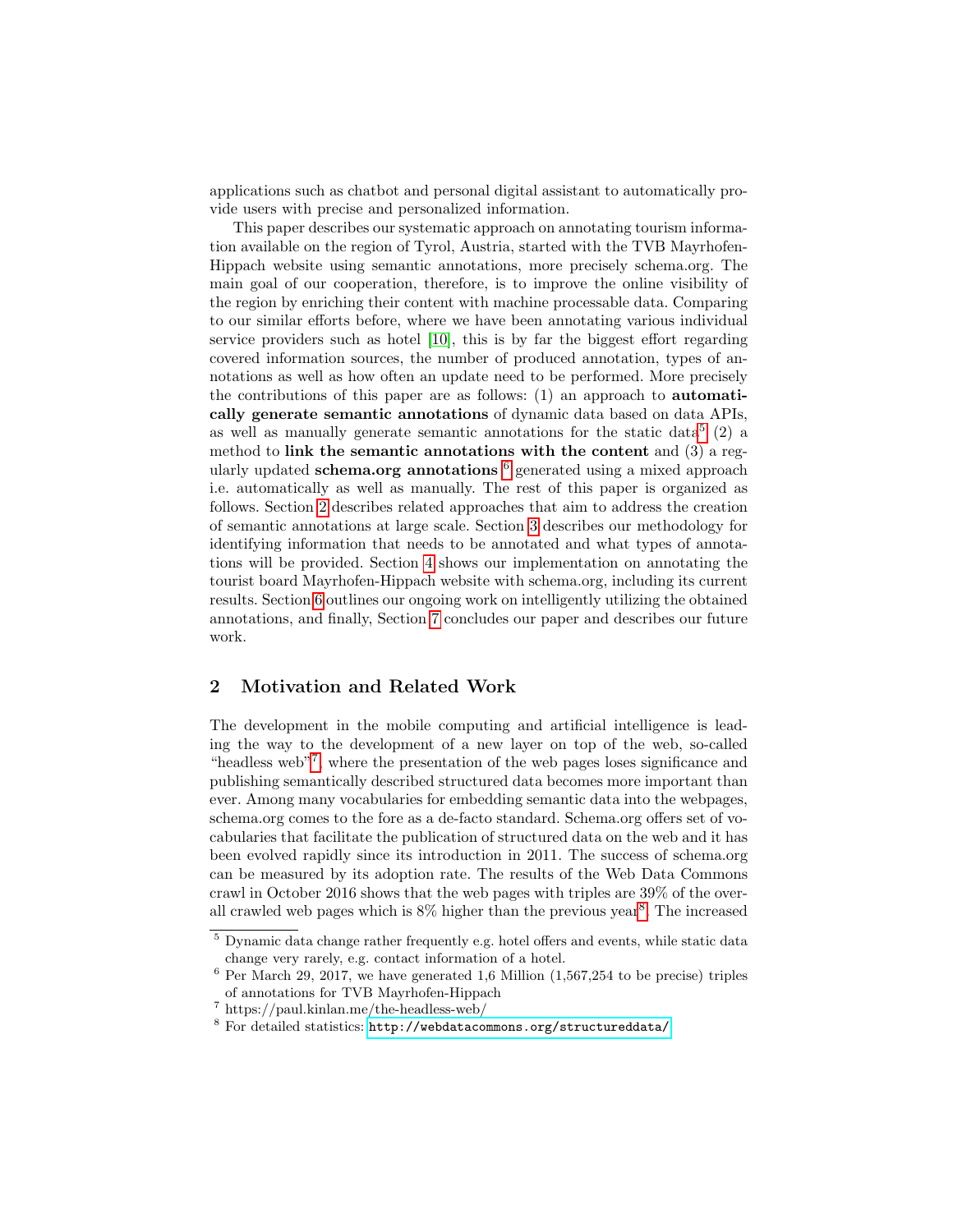support from Content Management Systems (CMS) for schema.org as well as the support from other third-party software for tasks like event management have a great impact on this wide adoption [\[12\]](#page-17-8).

When it comes to the tourism sector, the scene is quite different. Although the amount of schema.org annotations increase among the touristic service providers, the annotations usually come not directly from the lodging business' website (e.g. a hotel website), but from an entity like an online travel agency. Moreover, the annotations are usually incorrect or incomplete (e.g. missing values for important properties such as address) [\[15\]](#page-17-4). Even though CMS helps to publish a significant amount of structured content on the web, especially for the tourism sector, there is still a lot of data stored in the databases of proprietary software and served with an API. The publication of such data (e.g. events, offers from a hotel) described with schema.org carries a great importance in terms of online visibility and e-commerce in the headless web. Additionally, it will also contribute to their visibility on the search engines through features like Rich Snippets [\[11\]](#page-17-9).

Given the results of the aforementioned analysis, this endeavor is challenging for two reasons: (a) there is a big development effort required from various parties to generate and publish structured data based on the existing internal data, (b) the lack of know-how of the touristic service providers and software producers in tourism field in terms of mapping internal metadata to correct schema.org types and properties. To tackle this challenge, we provide a solution that requires minimal development effort and know-how for the touristic service providers.

From a syntactic point of view, there are various ways to include schema.org into web pages, namely Microdata, RDFa, and JSON-LD. Microdata and RDFa have been around for many years and gained widespread usage [\[6\]](#page-17-10). Unlike Microdata and RDFa, JSON-LD does not require the annotations to be directly embedded in HTML markup blocks where the content reside, but it can be placed anywhere in the source of the web page in script tags. This is one of the main reasons we adopt JSON-LD for our implementation since it brings an advantage for dynamic injection of the semantic annotation to the web pages. The annotations can be prepared and hosted externally and be embedded on demand straightforwardly. There is a major effort from the semantic web and linked data community for generating semantic annotations based on unstructured text. These efforts are mainly focused on creating annotations in RDFa or Microdata format via editor interface. The approaches they adopt vary in terms of automation (e.g. usage of NLP techniques for named entity recognition and entity linking until some level). A comprehensive survey of semantic content authoring approaches and tools can be found in [\[17\]](#page-17-11).

The generation of semantic annotation based on dynamic data served in a structured way (e.g. relational databases, web APIs) is critical considering the volume of the data. This publication method mainly requires mappings from the metadata of the data source to a vocabulary such as schema.org. Triplify [\[4\]](#page-16-1) uses an SQL-based lightweight mapping approach to create RDF out of relational data. D2RQ [\[5\]](#page-17-12) operates with a declarative mapping language and creates virtual RDF graphs on top of relational databases. RML [\[8\]](#page-17-13) provides a mapping language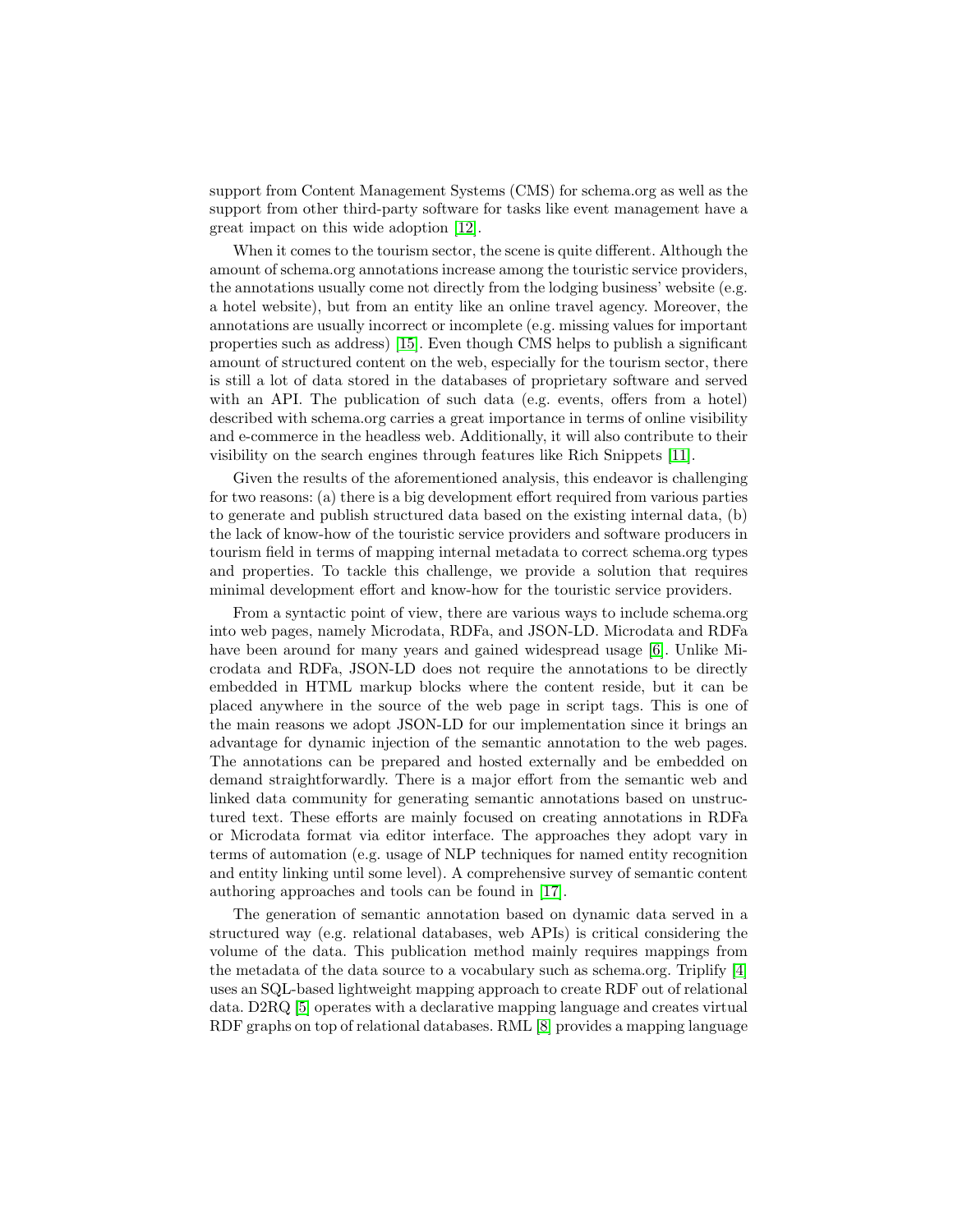and a processor for mapping data from various sources including but not limited to XML files, web APIs, relational databases and CSV files to RDF. All of the aforementioned techniques can be used for creating JSON-LD since it is an RDF serialization format.

Our main contributions are a holistic methodology and a proof of concept for analyzing and mapping static and dynamic data to schema.org and create semantic annotations to enrich touristic service providers' content on the web. For the static data, we create the annotations manually, to ensure high accuracy and domain coverage. For the dynamic data, we create mappings based on the domain analysis and generate automated annotations externally, which makes the deployment to the web pages feasible, since it does not require a major software development effort on the touristic service providers' side.

# <span id="page-4-0"></span>3 Methodology

In this section, we describe our methodology to annotate the TVB Mayrhofen-Hippach website, the starting point of our effort to annotate touristic service providers in the region of Tyrol, Austria completely. Our methodology comprises three essential activities: (i) data sources and format analysis, (ii) information modeling, and (iii) domain specification definition.

## 3.1 Data sources and format analysis

Information available on the TVB Mayrhofen-Hippach website are originating from external and internal sources, where the external data came mostly from Feratel<sup>[9](#page-4-1)</sup>.

Feratel Feratel offers a destination management system<sup>[10](#page-4-2)</sup> for services related to tourism and travel industry. The system provides information about accommodation, packages, events, etc., including a real-time service to check room availability as well as to perform booking action. The system is widely used by service providers such as hotels to manage their booking system, as well as by TVBs to market a region. The system can be accessed through a web API socalled Deskline Standard Interface (DSI) [\[9\]](#page-17-14) which serves data in an Extensible Markup Language  $(XML)$  format<sup>[11](#page-4-3)</sup>.

TVB Itself The website also contains information which was created internally by the TVB itself by using a CMS. At the moment this study was performed, the TVB uses TYPO3[12](#page-4-4) to manage their self-created content, where information will be entered in the backend and will be presented in a semi-structured format.

<span id="page-4-1"></span> $^9$  <http://www.feratel.at/>

<span id="page-4-2"></span> $^{10}$  <http://www.feratel.at/en/solutions/feratel-destination/>

<span id="page-4-3"></span> $11$  <https://en.wikipedia.org/wiki/XML>

<span id="page-4-4"></span><sup>12</sup> <https://en.wikipedia.org/wiki/TYPO3>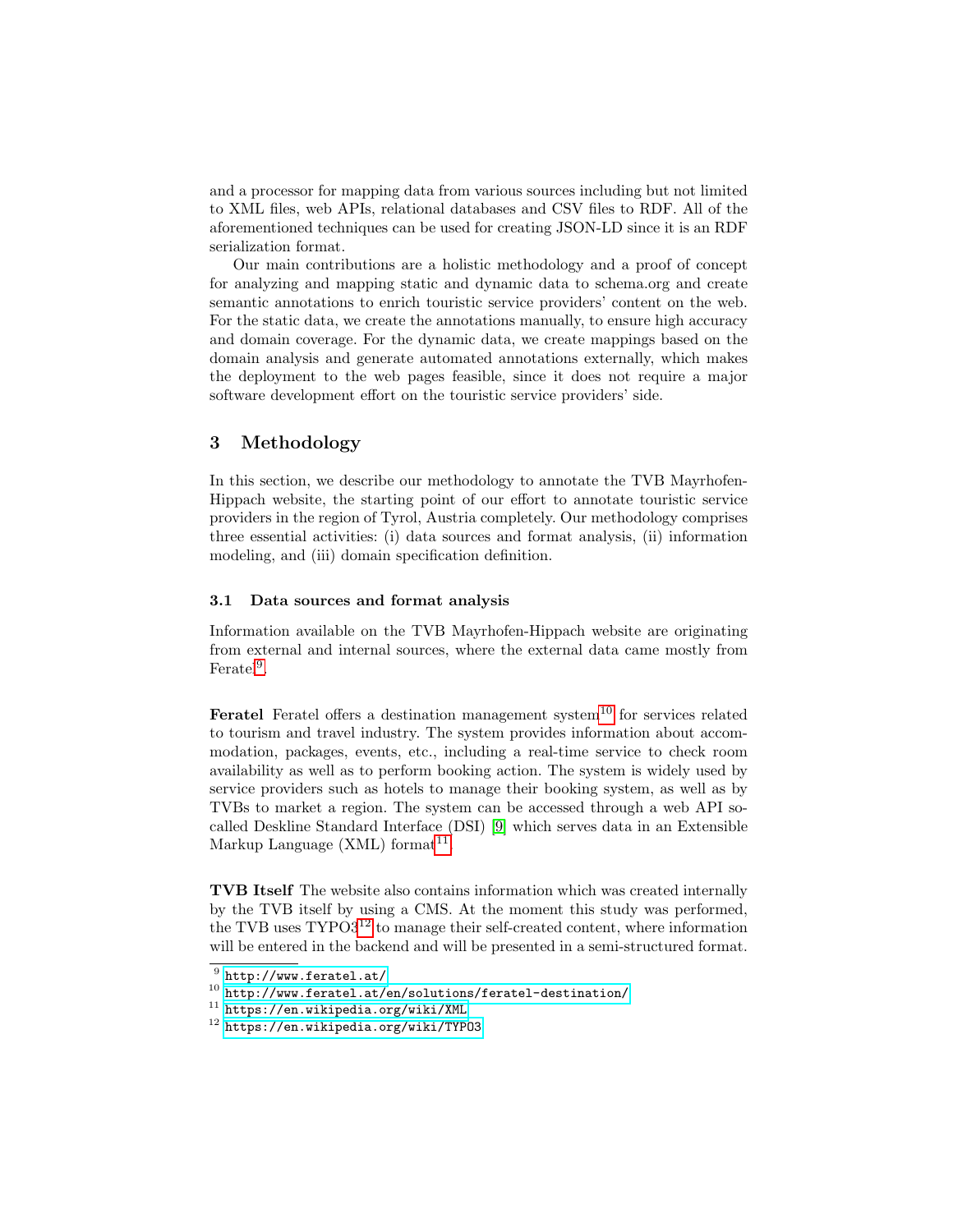In this case, TVB has full access to the CMS, so they can manage and define their content structure including installing extensions.

## 3.2 Information modeling

After identifying the data sources and their formats as explained in the previous section, we start our next task to determine important concepts from every data source. For data originating from Feratel, we consulted the APIs documentation, XML responses, as well as how the data were presented in the relevant webpages. For self-created data, we visited each relevant webpage and performed analysis on it.

We started the information modeling by identifying the types of web pages and what kind of information are presented there. We went through of each webpage and analyzed what kind of data can be annotated. For example, the webpage Die Region<sup>[13](#page-5-0)</sup> contains the information about the Mayrhofen-Hippach Holiday Region, its villages, and the latest news and events from the region. The webpage of the Mayrhofen region<sup>[14](#page-5-1)</sup> contains the name of the region, url, location, information about the region, picture of it. This data are presented as text, image object, url. Another example is Globeseekers yoga event<sup>[15](#page-5-2)</sup>. The web page contains the name of the event, its location, dates and time, description, information on prices, organizer, contact information and image.

Further, we defined what primary categories and subcategories could be chosen from the menu, submenu and web content. We made the list of categories and subcategories and selected the most important. We selected seven main categories: TVB Mayrhofen, Mayrhofen Hippach region, Ski Areas, Accommodations, Infrastructure, Events, Articles. For example, Mayrhofen Hippach region is the category, which includes the subcategories with the information of Mayrhofen, Ramsau, Schwendau, Brandberg, Ginzling, Hippach regions. Event is the category for different types of events and activities in TVB Mayrhofen Hippach, such as concerts, lectures, conferences, festivals, etc.

## 3.3 Domain specification definition

From the information modeling activities explained above, we obtained a list of identified information concepts (such as Place, News, Article, Event) including their attributes (such as name, location, start date, contact information). The next step will be to create a domain specification for every identified concept.

In this step, we selected the right class from schema.org which most adequately describes a concept. We searched for suitable schema.org classes for every concept, defined a selection of these properties, selected the range types and recursively repeated this process when structured types appear as ranges. For example, according to our domain analysis for the type Hotel, we selected the

<span id="page-5-0"></span> $13$  <http://www.mayrhofen.at/die-region/>

<span id="page-5-1"></span><sup>14</sup> <http://www.mayrhofen.at/die-region/mayrhofen/>

<span id="page-5-2"></span> $^{15}$ <http://www.mayrhofen.at/en/events/detail/events/globeseekers-yoga/>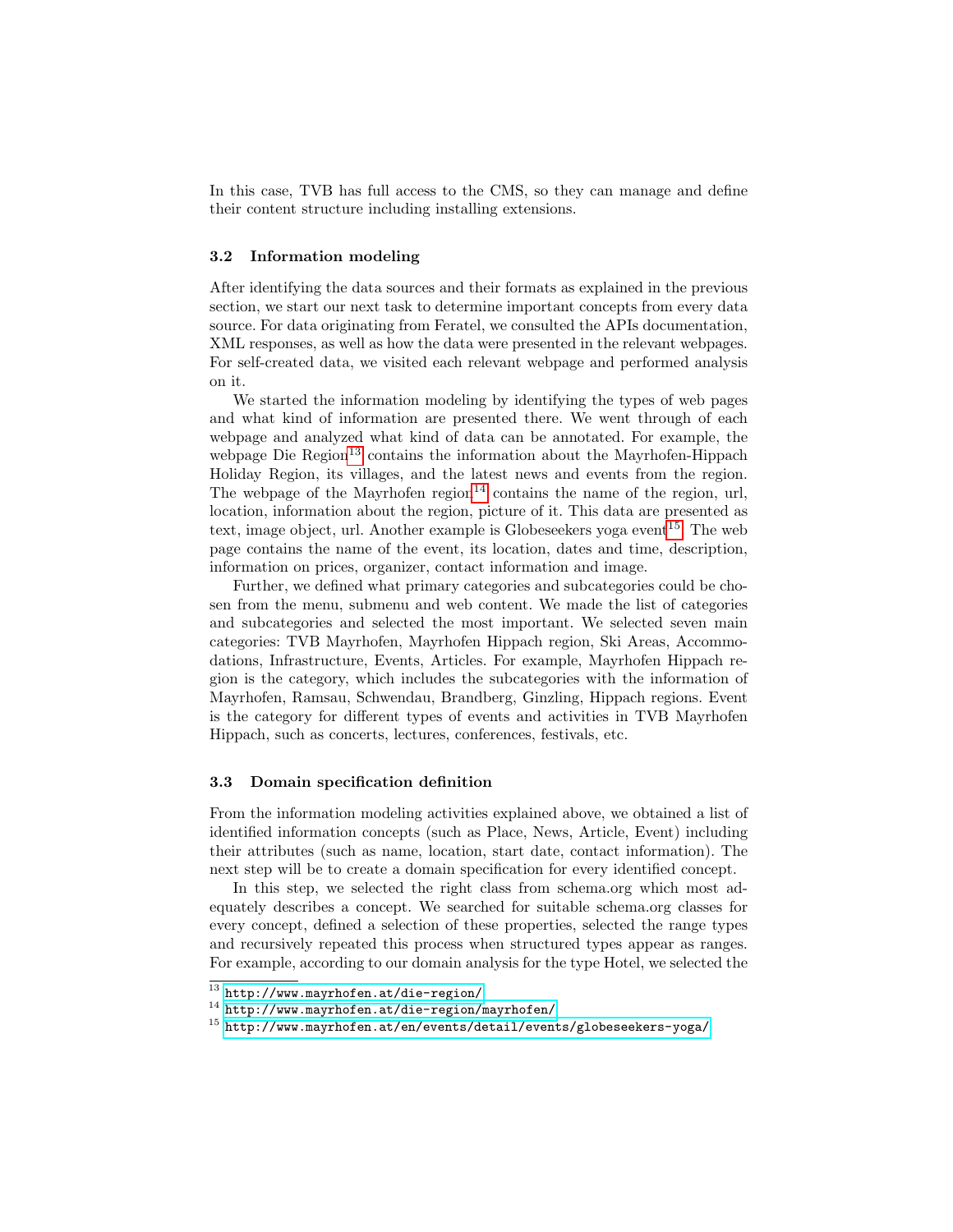following properties: name, description, telephone, faxNumber, email, url, currenciesAccepted, address, aggregateRating, geo, makesOffer, and image. Each property has its range, e.g. Text, Url, DateTime, QuantitativeValue. Some elements can have external properties, and we considered them too. Address in schema.org has the range PostalAddress, where PostalAddress is defined by addressCountry, addressLocality, addressRegion, postalCode and streetAddress. Property makesOffer has the range Offer with the following properties: name, availability, itemOffered, priceSpecification. A subset of our domain specification is shown in Table [1.](#page-6-0)

|   | No. Type        | Property              | Range Type      |
|---|-----------------|-----------------------|-----------------|
| 1 | Hotel           |                       |                 |
|   |                 | address               | PostalAddress   |
|   |                 | aggregateRating       | AggregateRating |
|   |                 | currencyAccepted Text |                 |
|   |                 | description           | Text            |
|   |                 | geo                   | GeoCoordinates  |
|   |                 | image                 | ImageObject     |
|   |                 | makesOffer            | Offer           |
|   |                 | name                  | Text            |
|   |                 | paymentAccepted Text  |                 |
|   |                 | url                   | URL             |
| 2 | PostalAddress   |                       |                 |
|   |                 | addressCountry        | Text            |
|   |                 | addressRegion         | Text            |
|   |                 | postalCode            | Text            |
|   |                 |                       |                 |
| 3 | AggregateRating |                       |                 |
|   |                 | ratingValue           | Number          |
|   |                 | reviewCount           | Number          |
| 4 | GeoCoordinates  |                       |                 |
|   |                 | latitude              | Number          |
|   |                 | longitude             | Number          |

<span id="page-6-0"></span>Table 1. A subset of our domain specification

#### 3.4 Discussion

We would like to outline a few important things we encountered during our analysis, information modeling, and defining domain specification. First, we worked with two different types of data: the static data and dynamic data. Static data refers to rarely changed information, meaning that once created then the information will stay as the original. Fall into this category are the information about the region and TVB itself, ski areas, press releases, and articles. On the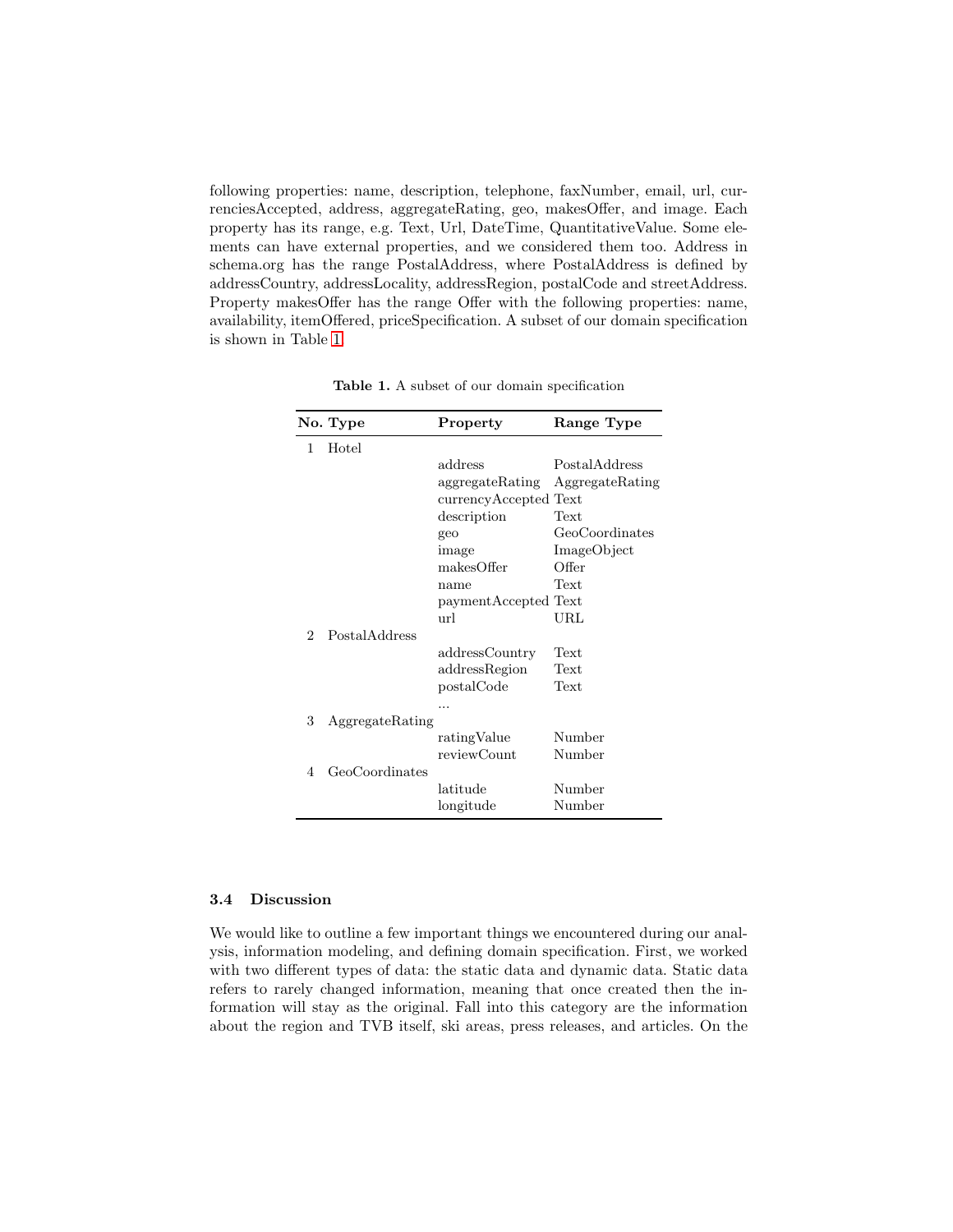other hand, dynamic data are changed regularly, for example, the price of an offer for an accommodation room could frequently be changed, and therefore the annotation should be updated regularly as well. Second, when selecting a class in schema.org, we tried to be as specific as possible. For example, information about concert should be annotated with MusicEvent (more specific type) instead of Event (generic type). And therefore, in our domain specification, we also consider the super and subclasses relationships between types.

# <span id="page-7-0"></span>4 Implementation

In this section, we explain our implementation on how to annotate content of the TVB Mayrhofen-Hippach website. Our implementation consists of a series of activities, starting from defining a mapping between data schema to classes and properties from the selected vocabulary. Next, we use the mapping to perform annotation automatically or manually, and finally, we attach annotations to the target website.

## <span id="page-7-2"></span>4.1 Automatic annotation of content

A significant part of the web content available on the TVB Mayrhofen-Hippach website is generated based on data made available by Feratel. Feratel provides information about events, accommodations, offers, and infrastructure for multiple regions in Austria including the Mayrhofen-Hippach region. We developed a software solution that automatically annotates events, accommodations, offers, and infrastructure in Mayrhofen-Hippach according to schema.org. Feratel data can be accessed through the DSI by accepting requests from a client, processes the request and produces responses, all in the format of XML according to a particular structure. To annotate every event, accommodations, offer, and infrastructure item coming from Feratel we take the following approach:

- 1. Define a mapping between the Feratel data types to the specification produced in the domain specification definition explained in the previous section.
- 2. Develop a software wrapper to communicate with the DSI, and consumes the mapping to produce annotations in a JavaScript Object Notation for Linked Data  $\text{(JSON-LD)}^{16}$  $\text{(JSON-LD)}^{16}$  $\text{(JSON-LD)}^{16}$  format.

Table [2](#page-8-0) shows the statistics of the data types mapping, where not all types available in Feratel can be mapped into schema.org. For example, for infrastructure, we were able to identify 67 types available in schema.org from 212 types provided by Feratel. There are various causes for the mapping deficits, such as: language differences, different conceptions and orientation for data types providing by Feratel and schema.org. In German language there exist a lot of names which represent the same type of object, for example Gasthof, Pension, Aparthotel, Berghotel, Berggasthof are hotels based on their characteristics and features. Feratel, as mentioned, offers data related to the tourism

<span id="page-7-1"></span> $^{16}$  <https://en.wikipedia.org/wiki/JSON-LD>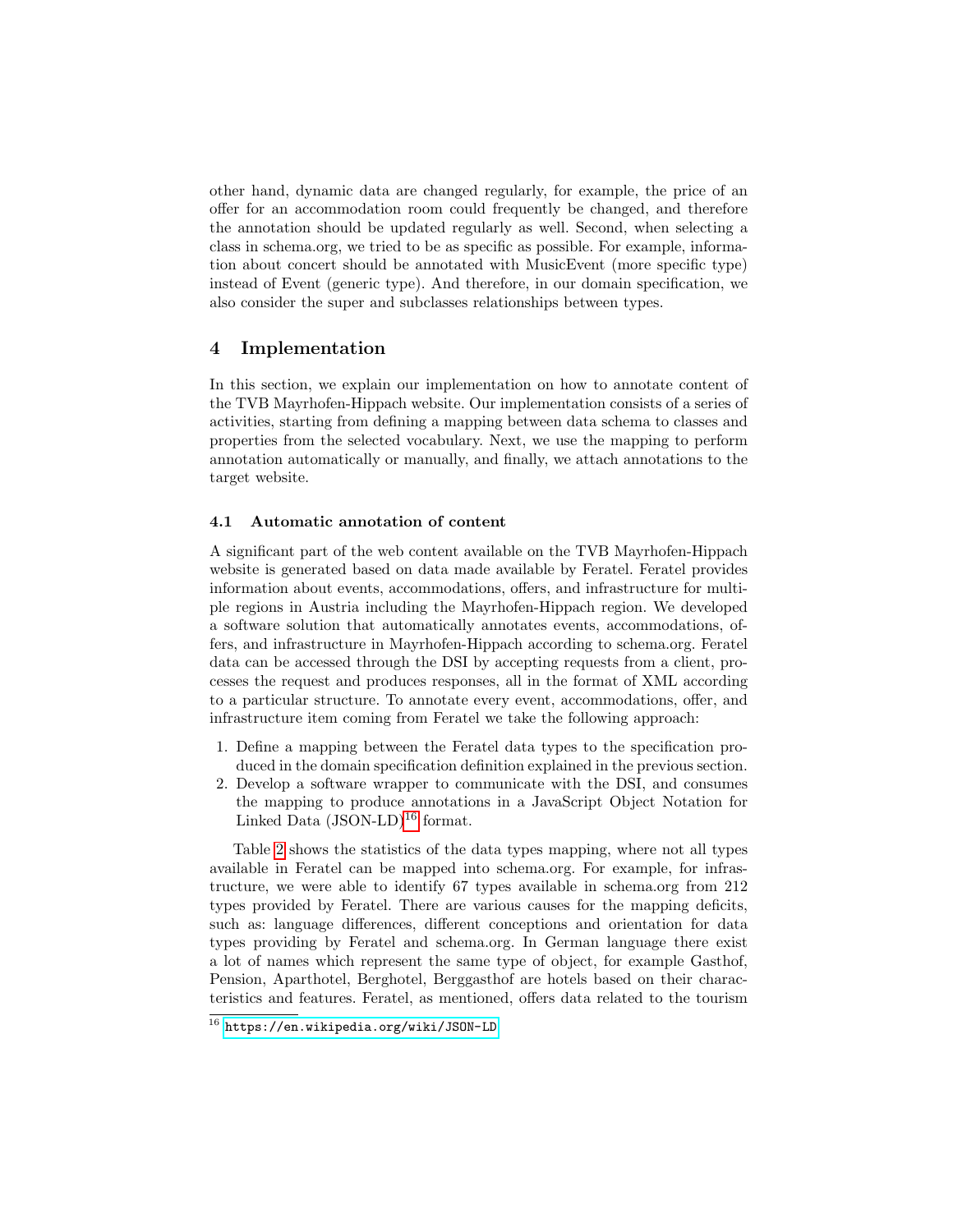<span id="page-8-0"></span>Table 2. Statistics of Data Types Mapping

|  | No Description   | Mapped Data Types |                    |  |  |
|--|------------------|-------------------|--------------------|--|--|
|  |                  |                   | Feratel Schema.org |  |  |
|  | 1 Accommodation  | 19                |                    |  |  |
|  | 2 Event          | 29                |                    |  |  |
|  | 3 Infrastructure | 212               | -67                |  |  |

and travel industry. They categorized data based on types of objects in Austria. This classification is on the one hand too general (e.g. the type of events Theater/Show/Tanz/Film/Kleinkunst), and on another hand too detailed (e.g. the types Fahrrad-Transport, Fahrrad-Werksttte, Fahrrad-Verleih, E-Bike. Schema.org provides the most common terms to annotate a great variety of entities on the web. But it is relatively young vocabulary and can't cover all content. That's why we had difficulty mapping some types from Feratel. For example, type SportsActivityLocation in schema.org contains only 9 subtypes, whereas in Feratel more than 40 are presented. Therefore for many types from Feratel we chose more generic classes from schema.org, such as: SportsActivityLocation, Local-Bussiness, TouristAtraction, Store, Event, CivicStructure and LodgingBusiness. Also, it is worth mentioning that in some cases, a data instance might inherit properties from multiples types, known as a multi-types entity.



<span id="page-8-1"></span>Fig. 1. Architecture of content annotation approach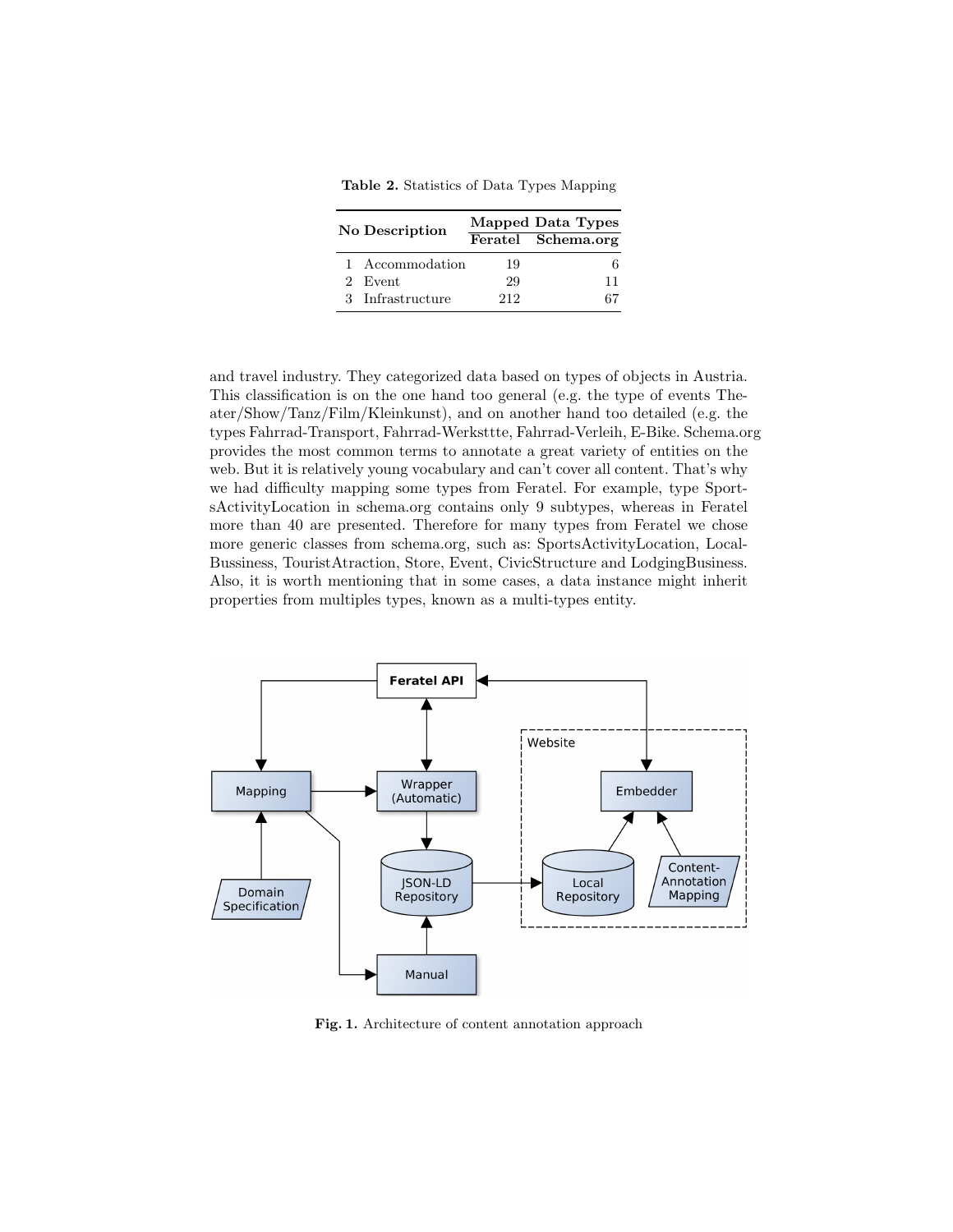Figure [1](#page-8-1) shows the architecture of our approach for content annotations. For automatic annotation, the domain specifications will be aligned with the Feratel API specification to produce a mapping to be consumed by the wrapper. When defining the mapping, we started with our previous work [\[3\]](#page-16-2), where we tried to map each XML element and attribute of Feratel data to class and property in the specifications. A plugin installed in the website server loads annotation in JSON-LD format from a repository and embeds it into the associated webpage identified by a mapping (detail explanation in Section [4.3\)](#page-10-0). The wrapper runs on a daily basis, producing incremental updates. From about 1,6 million triples we produced per March 29, 2017, mostly dominated by information related to accommodation, as shown in Figure [2.](#page-9-0) A full update needs to be performed whenever something changed in the domain specification, mapping, or wrapper implementation, e.g. when we supported multilingual annotation on 17.03.2017.



Accommodation Event Infrastructure

<span id="page-9-0"></span>Fig. 2. The cumulative number of produced triples from automatic annotations

#### <span id="page-9-1"></span>4.2 Manual annotation of content

Content not coming from content sources providing APIs, needs to be annotated manually. This is the case with ski areas, information about the Mayrhofen-Hippach region, press release articles, the TVB Mayrhofen-Hippach description and a few infrastructures which are not available in Feratel.

A conceptual analysis was performed before creating manually the annotations. For infrastructure for example, as its content is more complex in structure as all the other types of content available on Mayrhofen website, a large set of concepts and properties had to be considered. The conceptual analysis task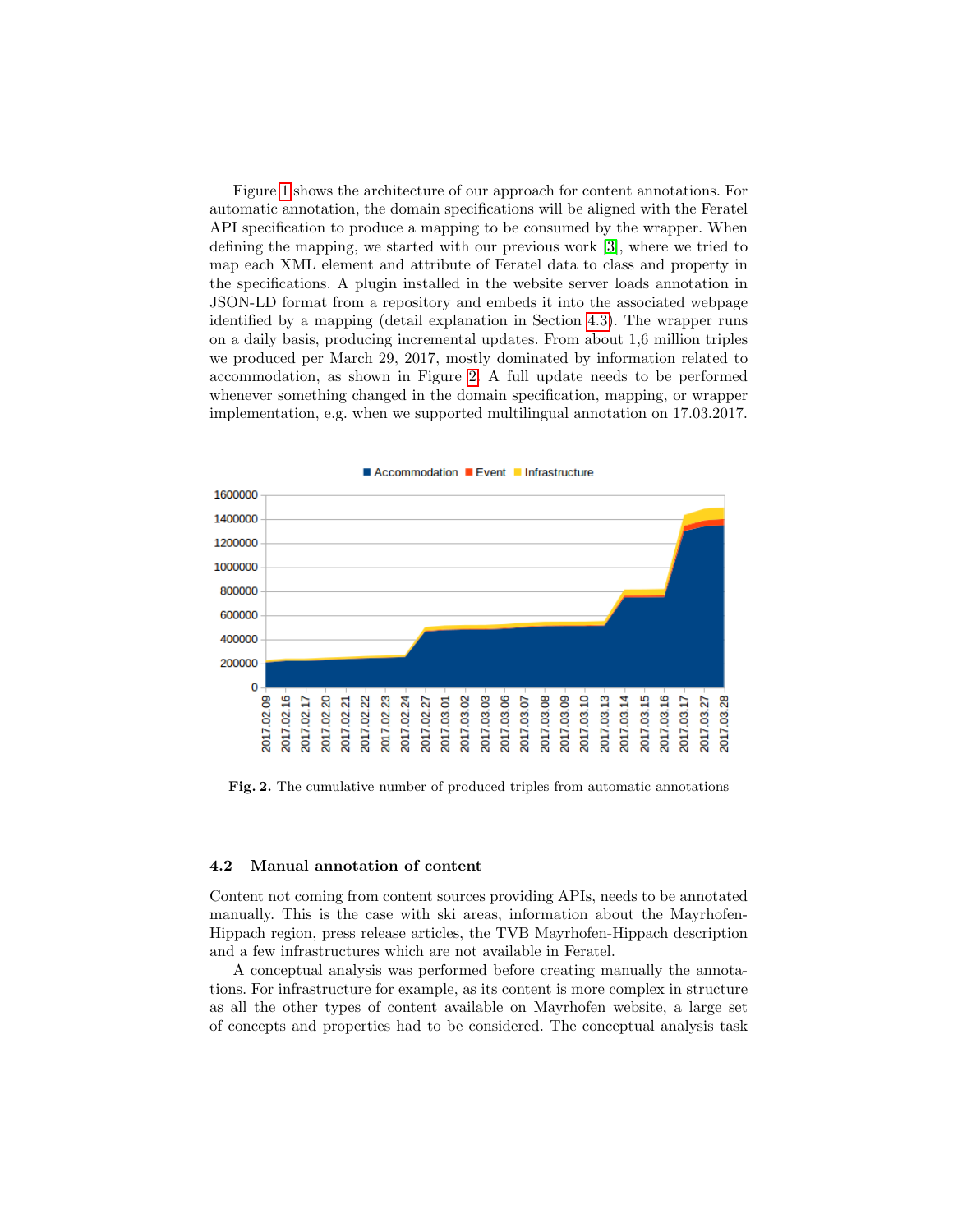enabled us to identify all the relevant information available in the Mayrhofen-Hippach holiday region and then clearly define the structure [\[1\]](#page-16-3). As shown in Figure [3,](#page-10-1) we were able to produce around 8 thousand triples for this manually produced annotations, mostly for infrastructures and press release articles.



<span id="page-10-1"></span>Fig. 3. Number of produced triples from manual annotations

We did not use any Natural Language Processing (NLP) technique for producing manual annotations due to time limitation. Finding the correct tuning parameters for an NLP algorithm requires data training which we do not have. Creating annotations manually was the best option, where an editor was used to guarantee annotations correctness and validity.

## <span id="page-10-0"></span>4.3 Linking of content with annotation

Once the annotations are created as described in the previous sections, what remains is to deploy them or in other words to link the annotations to the content which are available on TVB Mayrhofen website. This section describes our solution to achieve this goal. An important aspect is that the annotations and the content are available on different systems and are brought together via a deployment described in the rest of this section. Two core requirements needed to be fulfilled by our solution:

- 1. How to connect the content (which is in HTML) residing on the website with its annotation (JSON files) available on another server
- 2. How to embed the annotation (JSON files) into the content (HTML)

To fulfill the requirements, we designed our solution to separate the annotation process and embedding annotation to content process such that each process can be maintained without interfere with the other. In Figure [1,](#page-8-1) the interlinking is done in the website server separately from the annotations processes. The separated processes will be performed as follows:

1. Annotation process produces all required annotations from Feratel API through automatic annotations (Section [4.1\)](#page-7-2) as well as from manually generated annotations (Section [4.2\)](#page-9-1). All annotations in JSON-LD format will be stored in a repository.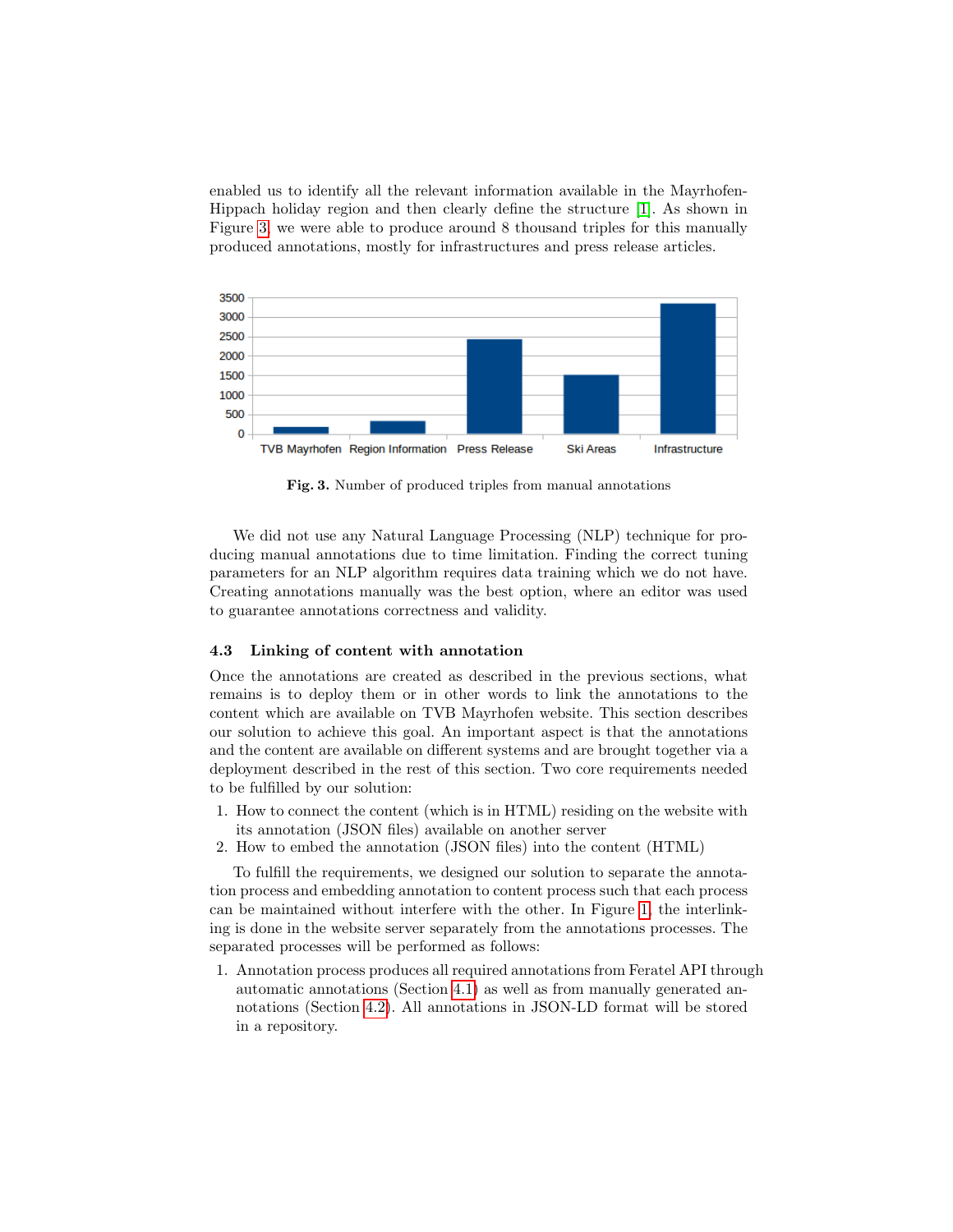2. Embedder process which is installed as part of Content Management System (CMS) of the website loads a JSON-LD file from a local repository, where both repositories will be synchronized regularly. To identify which file should be loaded and embedded to a page, the Embedder reads a mapping between content and its associated annotation.

| Key                                               | Value                                         |
|---------------------------------------------------|-----------------------------------------------|
| 0000                                              | 0a2346a9-3b05-4dc4-a056-1f32ccf05fe8.json     |
| 1111                                              | $[0a19990c-b879-42ff-acc1-886d1ea59365.$ json |
| $\frac{1}{\text{meta}}$ /impressum impressum.json |                                               |
| /service/kontackt contact.json                    |                                               |

<span id="page-11-0"></span>Table 3. An example of content to annotation mapping

As shown in Figure [1,](#page-8-1) a plugin for Embedder will reside in the website (in this case in the CMS of TVB Mayrhofen website). When a request is received from a client, the plugin consults its mapping database, if a matching is found, then it will load the file from the local JSON-LD files repository and embed its content into the HTML response to the client. Items of the mapping database in the format of <key, value>, represent an association between a webpage and its annotation. In the current implementation, we have two types of association mapping: we use <Page-ID, Feratel-ID.json> and <Page-URL, Filename.json> for the data coming from Feratel and manually annotated respectively. "Page-ID" and "Page-URL" were obtained from the CMS and "Feratel-ID" from the Feratel API. A small fragment of the mapping is shown in Table [3,](#page-11-0) where an annotation will be identified either with an identification number for Feratel data and an URL for annotation generated from information on the website.

## 5 Result and Evaluation

In this section, we list and discuss the results of our work. After that, we explain the results of our qualitative and quantitative evaluations.

#### 5.1 Results

As results, we were able to annotate numerous topics of information from the TVB Mayrhofen-Hippach website:

- 1. Accommodation, information related to accommodation including offered places such as a room that can be rented to stay for a given period.
- 2. Event, information about events that are happening at a particular time and location.
- 3. Infrastructure, information which is related to physical businesses or organization, including places that someone may find interesting (point of interest).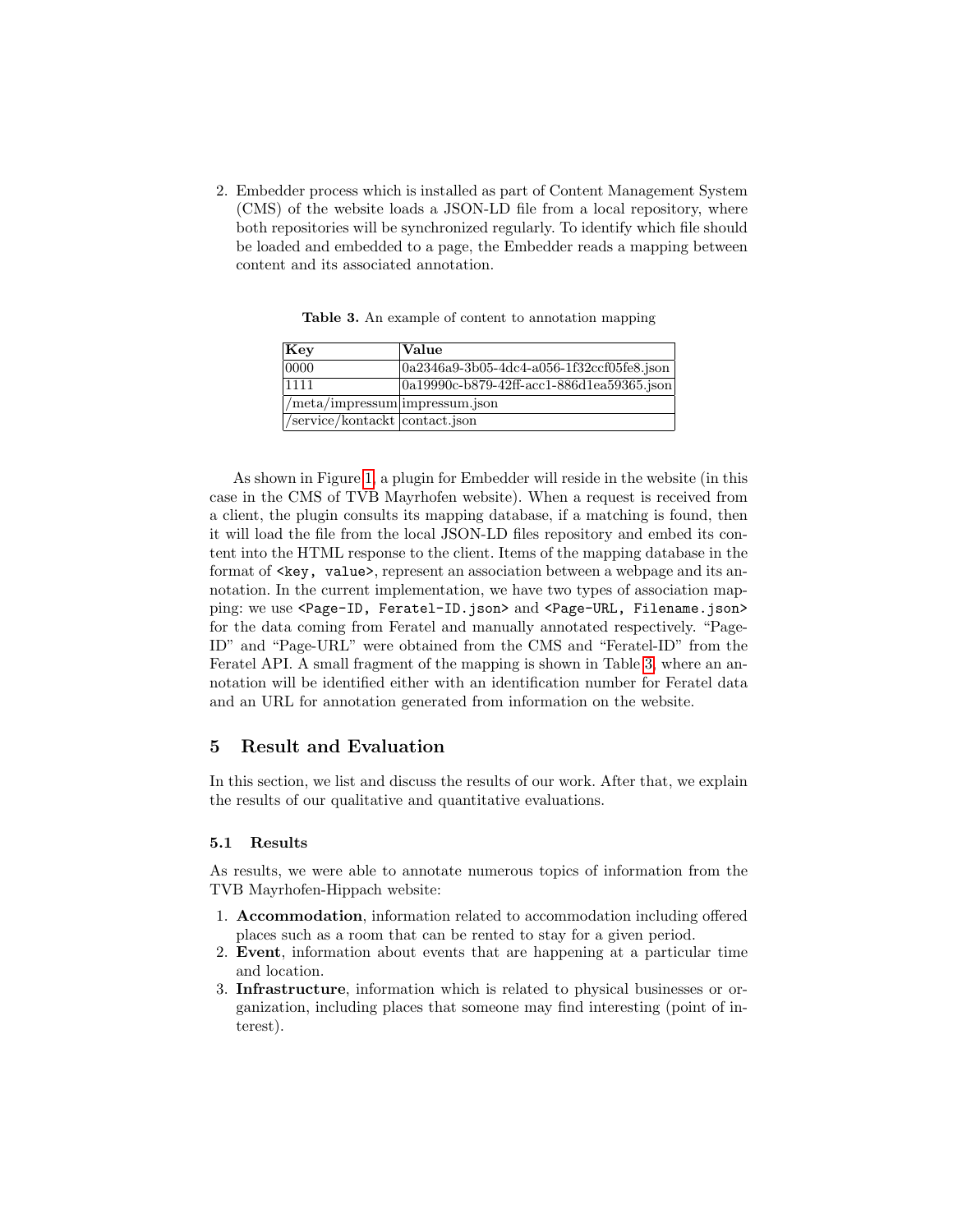- 4. Organization, information which is related to the TVB itself, for example, its address and contact point, opening hours, etc.
- 5. Press-release, information which is related to news article or report including blog posting.
- 6. Region, information which is related to the region of Mayrhofen Hippach, for example, content about Mayrhofen and its villages, family holiday guides, winter guides, etc.
- 7. Ski-area, information which is related to ski-area such as ski-resort, ski-lift or slope which currently receives a minimal support in schema.org.
- 5.2 Evaluation

Food Festival Week: TVB Mayrhofen www.mayrhofen.at/.../events/.../events/schmankerlwoche-schmanke... • Translate this page Information about the Event: Places: Hippach. Location: Hippach. Duration: 1 day. Additional event days: Mon, 03.07.2017 ICS-Download; Tue, 04.07.2017 ICS-... Mon, 3 Jul Hippach, Mayrhofen, , AT

<span id="page-12-0"></span>



Fig. 5. Google rich-card preview for a hotel

<span id="page-12-1"></span>For qualitative evaluations, we monitored Google's search engine results especially the appearances of rich results. As shown in Figure [4,](#page-12-0) Google Search was able to show events in a more structured way where the date of an event,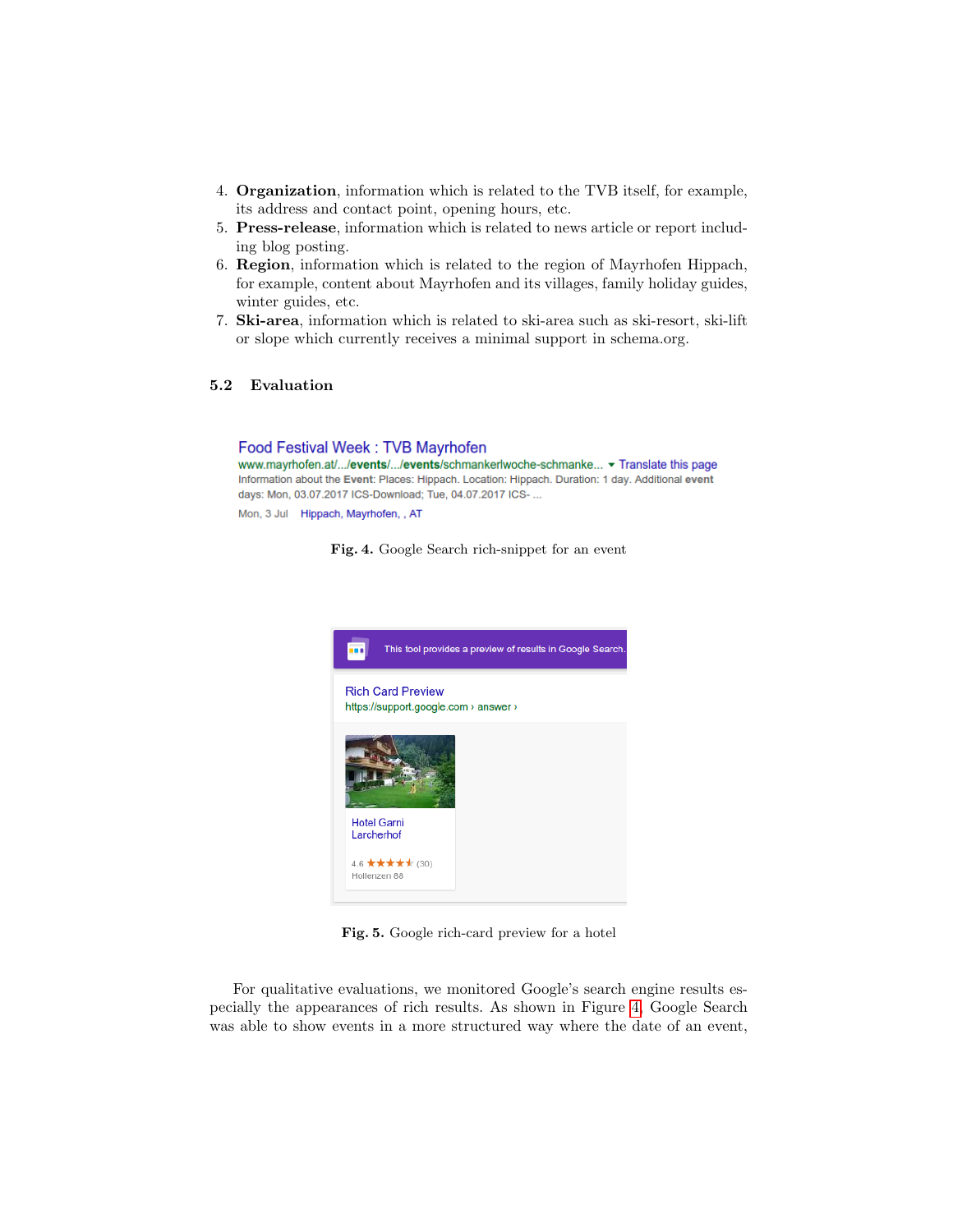as well as its location, will be additionally included in the search results. Google also produces richer and structured information for a hotel as shown in Figure [5,](#page-12-1) where the rating and location for the hotel will be included in a rich card.

| Structured Data > MusicEvent (markup: schema.org)<br>Status: 7/17/17 |                                               |         |         |         |         |         |  |
|----------------------------------------------------------------------|-----------------------------------------------|---------|---------|---------|---------|---------|--|
| $\blacksquare$ 303 Items $\oslash$<br>on 65 pages                    | $0$ Items with Errors $\oslash$<br>on 0 pages |         |         |         |         |         |  |
| Items                                                                |                                               |         |         |         |         |         |  |
| 400                                                                  |                                               |         |         |         |         |         |  |
| 300                                                                  |                                               |         |         |         |         |         |  |
| 200                                                                  |                                               |         |         |         |         |         |  |
| 100                                                                  |                                               |         |         |         |         |         |  |
| 7/11/17                                                              | 7/12/17                                       | 7/13/17 | 7/14/17 | 7/15/17 | 7/16/17 | 7/17/17 |  |

<span id="page-13-2"></span>Fig. 6. Google search console for structured data of MusicEvent

For quantitative evaluations, we use the Google's Search Console<sup>[17](#page-13-1)</sup> to measure a few aspects: (i) how long was required to detect the annotated pages, (ii) how often the annotated pages were crawled, (ii) how many errors were detected. As an example, we took the statistics of structured data of "MusicEvent" as shown in Figure [6.](#page-13-2) From more than 300 detected items, 2 days were required for collecting about 220 items (status on 7/13/2017, compared to the status on 7/11/2017). Further, we used the "Last.Checked" history of Google's search console to measure how often the annotated pages were crawled. From all detected structured data of "LodgingBusiness", which were crawled for more than 50 times (status on 7/17/2017), the average of crawled frequency was 2 days. And lastly, there was no error detected.

## <span id="page-13-0"></span>6 Ongoing work and outlook

Besides the work described in this paper, we consider several more directions to continue and extend this topic. On the way to provide a holistic armamentarium for a semantic web contribution for touristic service providers, our ongoing and future work comprises of the tasks and ideas described below.

## 6.1 Schema.org 3.1 and actions

Since May 2015 schema.org offers a new extension mechanism that facilitates the creation of specialized and/or deeper vocabularies based on the core vocabulary of schema.org. We have submitted an accommodation extension to schema.org that became an integrated part of schema.org 3.1 [\[16\]](#page-17-15). As future work we will update the set of annotations produced so far to be fully aligned and complete

<span id="page-13-1"></span> $\frac{17}{17}$  <https://www.google.com/webmasters/tools/>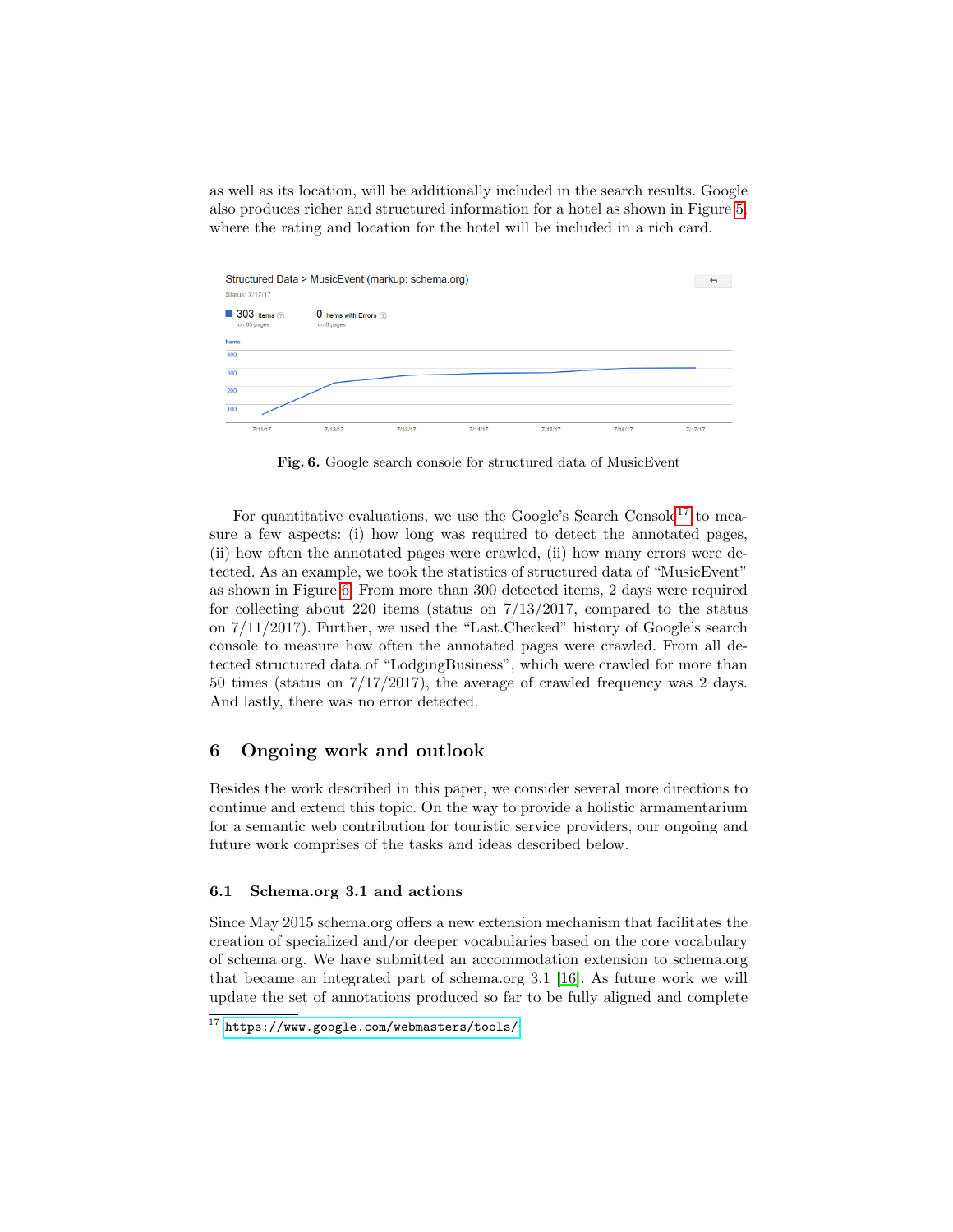regarding with schema.org 3.1, particularly the hotel extension. Once accommodation offers and booking data are machine readable, a system that makes use of these data to enable automatic direct booking of offers can be established. The overall approach includes three main steps: 1) annotation of booking data, including data about room, offers, etc. This kind of data needs to be annotated with schema.org including the schema.org hotels extension as part of schema.org 3.1, 2) annotation of booking engines, meaning booking engines need to be annotated with schema.org in order to be found and understood and 3) implementation of an automated direct booking agent. As part of this last step a booking agent connects the booking data with the booking engine, crawls the booking data and the booking engines/endpoints and performs heuristic reasoning due to the fact that the booking data is usually not complete, approximately, and partially inaccurate. Our work so far has focused on the first step. As part of the current and future work we are tackling step 2 and 3 providing semantic annotations using schema.org actions and then designing and implementing an automated direct booking agent.

## 6.2 Chat bots and Intelligent Personal Assistants (IPAs)

Since the introduction of chat bots on Facebook's F8 conference in April 2016, the topic has attracted a lot of attention from small and large companies alike. Big names in the software industry, including Amazon, Apple, Facebook, Google and Microsoft are developing their own solutions and are opening their APIs providing support for developers to build chat bots and personal assistants for their platforms. Tourism is a domain where chatbots and intelligent assistants have an immediate applicability from finding touristic service providers, their services and offers to booking/buying these items using new conversational, intuitive interfaces. As current work we are developing a chatbot for Mayrhofen-Hippach region. The bot is named as "Mayley", available as a Facebook Messenger bot as well inside a web widget deployable target website<sup>[18](#page-14-0)</sup>. Mayley uses directly the Mayrhofen-Hippach region semantic annotations to create the appropriate answers given tourists natural language requests. Combined with user profile information and rules, Mayley delivers personalized content to its users. We are also working on using semantic annotations to update the set of entities and intents the chatbot understands.

## <span id="page-14-1"></span>6.3 Schema.org annotation generation platform

The generation of schema.org annotations for web content is, especially for people with no background in programming languages or semantic technologies, not trivial. But often these are the people who should actually make use of schema.org annotations: content creators for enterprises or touristic service providers, event promoters or blog editors. Various different factors keep them from annotating their content on the web, broken down, three main challenges

<span id="page-14-0"></span> $18$  <https://www.facebook.com/MayleyMayrhofen>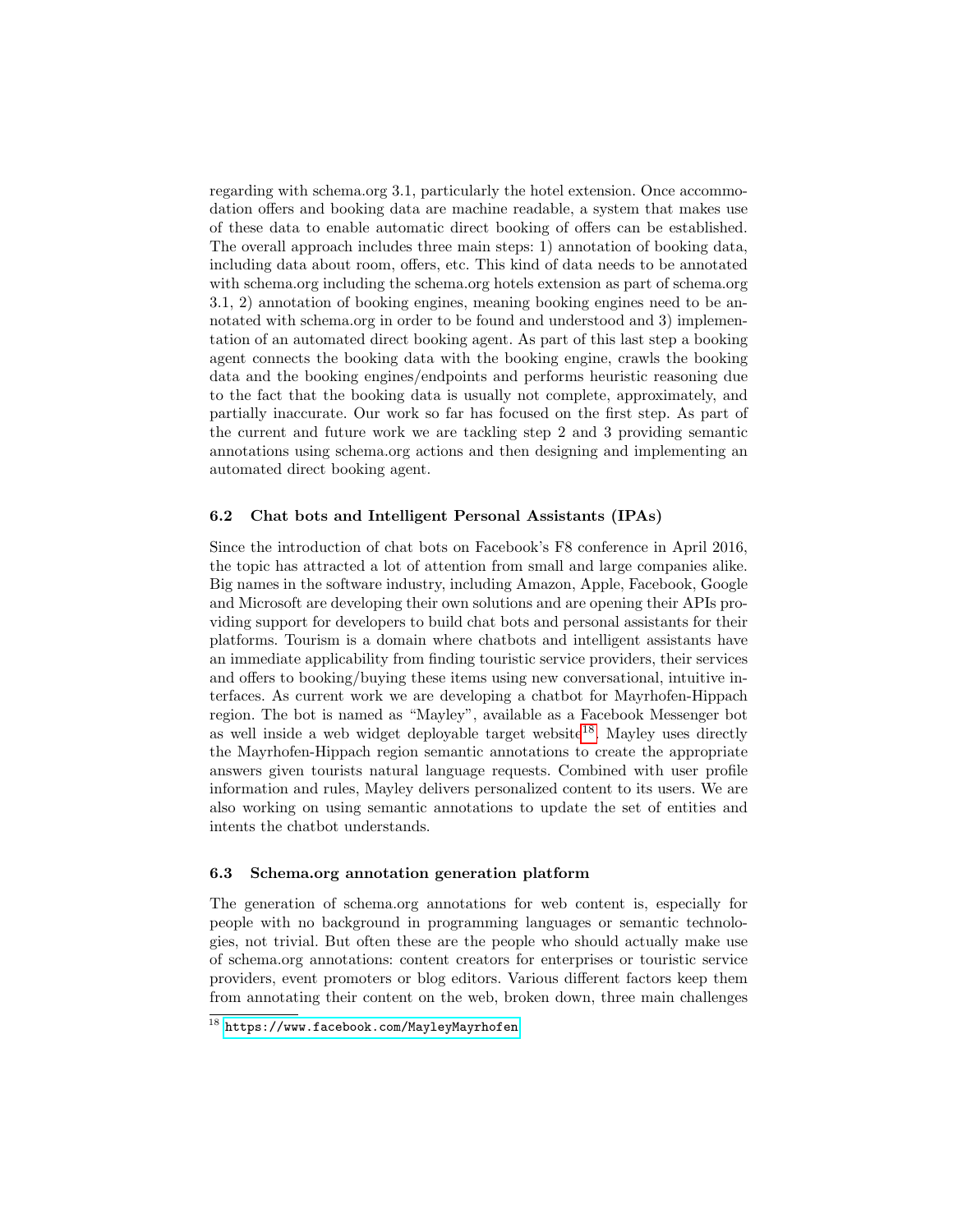emerge: (1) what vocabulary to use, (2) how to create JSON-LD files and (3) how to import annotation files into websites. To tackle those three challenges we are working on a web platform which offers assistance in the whole annotation creation process. This platform should remove a big obstacle between the "normal" web content creator and the semantic web.

## 6.4 Validation of schema.org annotated data

A study about the use of schema.org in the hotel domain[\[15\]](#page-17-4) showed, that a lot of content creators, enterprises and touristic service providers on the web want to use semantic annotations on their website, but are not able to do it in a correct way. So besides providing a solution to create and publish semantic annotations (mentioned in Section [6.3\)](#page-14-1) we also work an a means to validate existing semantic annotations. There are several validators around on the web, with Google's Structured Data Testing  $Tool<sup>19</sup>$  $Tool<sup>19</sup>$  $Tool<sup>19</sup>$  leading the way, but those validators either only validate for syntactical correctness or do only very limited or biased semantic validation. The solution we work on is based on two different fundamentals. First of all the recommended or required vocabulary is defined. The second foundation is a set of rules to define correlation between schema.org properties and their ranges as well as the correlation between different properties. More information about the work on that idea can be found in [\[7\]](#page-17-16). This tool allows content creators on the web to not only generate some mandatory "meta-tags" but valid, high quality annotations which lead to reusable, high quality web content.

#### 6.5 Touristic knowledge graph

With the idea of a touristic knowledge graph, we want to support tourists as well as touristic service providers and also provide a means for analyzing touristic developments over time. The knowledge graph comprises information about touristic services, the infrastructure of a region, points of interests but also information about arrivals of guests, events, whether data and other factors influencing tourism. This idea is in a very early phase and will be followed in the futures.

# <span id="page-15-0"></span>7 Conclusion

In this paper, we presented the work done to provide better online visibility for touristic service providers by using semantic technologies, particularly semantic annotations using schema.org. We used Mayrhofen-Hippach region as a pilot, created and deployed for the touristic services providers in this region a substantial amount of annotations. The annotations covered a wide variety of information topics including events, accommodations and accommodation offers, ski areas, the region, press release articles, the organization itself and a large variety of infrastructure information. Moreover, most of the annotations need to be regularly

<span id="page-15-1"></span> $19$  <https://search.google.com/structured-data/testing-tool>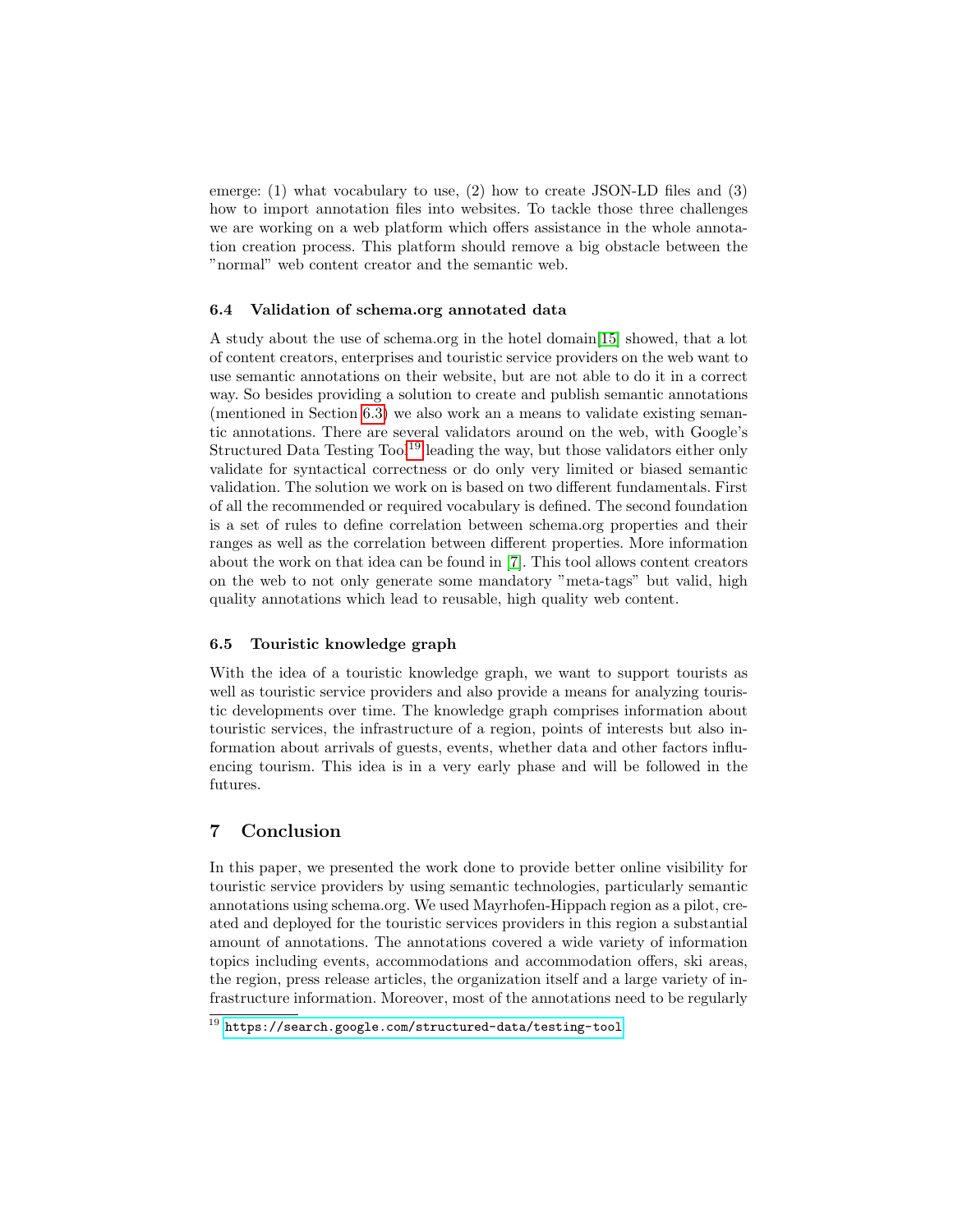updated on a daily basis due to the dynamic changes in the data sources, for example, the price of an accommodation offer. The annotations were created in a mixed manner, automatically and manually, where the software tools for generating annotations automatically as well as tools to support the human users to create annotations are currently deployed for internal use only. After a few improvements, including integration with latest recent mapping languages such as RML, we will offer them as services to be used not only by TVBs but also by any organization that willing to annotate their webpages.

The same approach has been successfully applied to other TVBs, namely Seefeld<sup>[20](#page-16-4)</sup> and Fügen<sup>[21](#page-16-5)</sup> among others. We also applied the approach to some other use cases in the tourism industry, including ski schools, ski resorts, golf places. And currently, we are working to annotate an interactive map provided by General Solutions<sup>[22](#page-16-6)</sup>. The map contains rich geo-related information such as hiking or biking routes, entry points for a route as well as point of interests along a route. Our ultimate goal is to be able to annotate all tourism relevant information in the region of Tyrol, Austria, not only to increase the online visibility of the region but also to enable intelligent applications to run on top of them.

# Acknowledgements

This work was partially supported by the EU project EUTravel. We would like to thank Daniel Ackstaller, Daniel Eppacher, Christian Esswein, Omar Holzknecht, Philipp Kratzer, Jonas Stock, Johannes Strickner, Simon Targa, Sahin Ucar, Hannes Vieider, and Jakob Winder for their fruitful discussions and input.

# References

- <span id="page-16-3"></span>1. Ackstaller, D., Akbar, Z., Eppacher, D., Esswein, C., Holzknecht, O., Kärle, E., Kratzer, P., Simsek, U., Stock, J., Strickner, J., Targa, S., Ucar, S., Vieider, H., Winder, J.: Semantic annotation for mayrhofen.at. Tech. rep., Semantic Technology Institute (STI) Innsbruck (08 2016), [http://oc.sti2.at/results/white-papers/](http://oc.sti2.at/results/white-papers/semantic-annotation-mayrhofenat) [semantic-annotation-mayrhofenat](http://oc.sti2.at/results/white-papers/semantic-annotation-mayrhofenat)
- <span id="page-16-0"></span>2. Akbar, Z., García, J.M., Toma, I., Fensel, D.: On using semantically-aware rules for efficient online communication. In: Bikakis, A., Fodor, P., Roman, D. (eds.) Rules on the Web. From Theory to Applications: 8th International Symposium, RuleML 2014. vol. 8620 LNCS, pp. 37–51. Springer (2014)
- <span id="page-16-2"></span>3. Akbar, Z., Toma, I.: Feratel content annotation with schema.org. Tech. rep., Semantic Technology Institute (STI) Innsbruck (02 2015), [http://oc.sti2.at/](http://oc.sti2.at/results/white-papers/feratel-content-annotation-schemaorg) [results/white-papers/feratel-content-annotation-schemaorg](http://oc.sti2.at/results/white-papers/feratel-content-annotation-schemaorg)
- <span id="page-16-1"></span>4. Auer, S., Dietzold, S., Lehmann, J., Hellmann, S., Aumueller, D.: Triplify: Lightweight Linked Data Publication from Relational Databases. pp. 621–630. WWW '09, ACM, New York, NY, USA (2009)

<span id="page-16-4"></span> $^{20}$  <https://www.seefeld.com/>

<span id="page-16-5"></span><sup>21</sup> <https://www.best-of-zillertal.at/>

<span id="page-16-6"></span><sup>22</sup> <https://general-solutions.eu/>